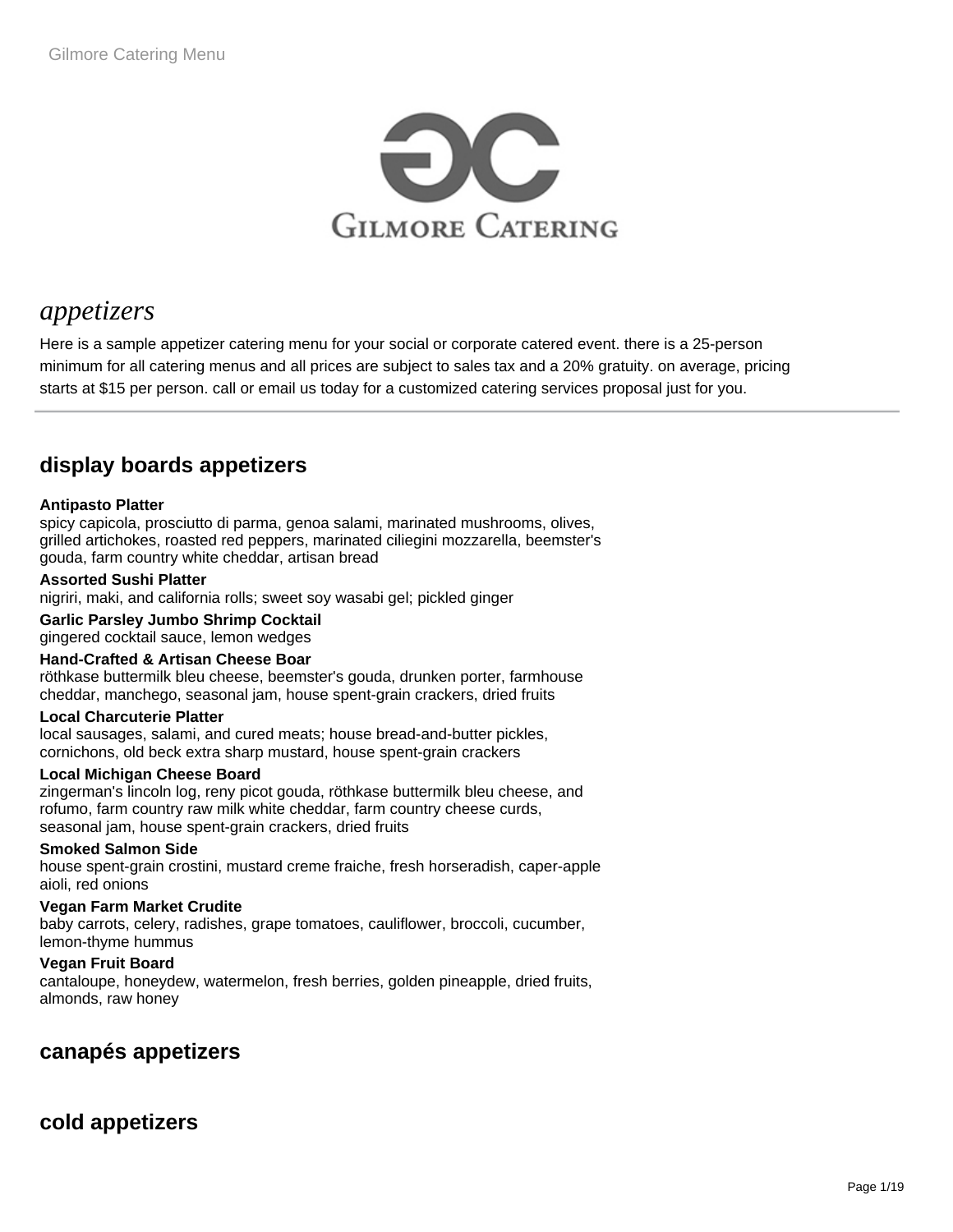**Achiote-Spiced Shrimp Shooter**  avocado mousse, pico de gallo, corn tortilla crisp **All-Natural Beef Carpaccio Spinach Cone**  white truffle aïoli, forest mushroom relish, sprouts **Caprese Skewer**  grape tomato, mozzarella, basil, sea salt, smoked peppercorns, pipette of balsamic vinaigrette

**Curried Chicken Salad Spoon**  golden raisins, garbanzo beans, cilantro, toasted caraway

**Dried Apricot & Grilled Chicken Lettuce Wrap**  cashews, balsamic onions, madeira reduction aioli, endive

**Kalbi Chicken & Kimchi Lettuce Wrap**  peanuts

**Lobster & Tomato Gazpacho Shooter**  tarragon oil, herb toast

**Lump Crab & Avocado Shooter 2.75** lump crab, scallions, peppadew peppers, sriracha, avocado panna cotta

**Michigan Cherry & Grilled Chicken Martini**  local goat cheese, honey gelee cubes, cherry chive vinaigrette

**Shrimp Lollipop**  pickled pearl onion, pipette of bloody mary

**Tortellini Kabob**  roasted tomato, grilled artichoke, pumpkin seed pesto

## **dips and fondues appetizers**

**Baked Crab Fondue**  house focaccia

**Grape Tomato Bruschetta**  fresh mozzarella, fresh basil, extra virgin olive oil, balsamic reduction, herbed crostini

**Honey & Black Pepper Goat Cheese Fondue**  sweet potato chips

**Phyllo-Wrapped Brie**  local raw honey, almonds, warm house bread

**Roasted Pepita & Kalamata Tapenade**  crispy house spent-grain flat bread and lentil chips

**Smoked Whitefish Dip**  pumpernickel toast, golden raisins

**Spinach Artichoke Dip**  herb-toasted pita bread

**Vegan Artichoke & Cremini Mushroom Bruschetta**  roasted garlic, thyme, extra virgin olive oil, balsamic reduction, grilled crostini

**Vegan Guacamole & Pico De Gallo**  tortilla chips

**Vegan Hummus Trio Platter**  green pea and edamame hummus, charred scallion hummus, garlic white bean hummus, warm naan bread

## **hot appetizers**

**Buffalo Shrimp Shooter**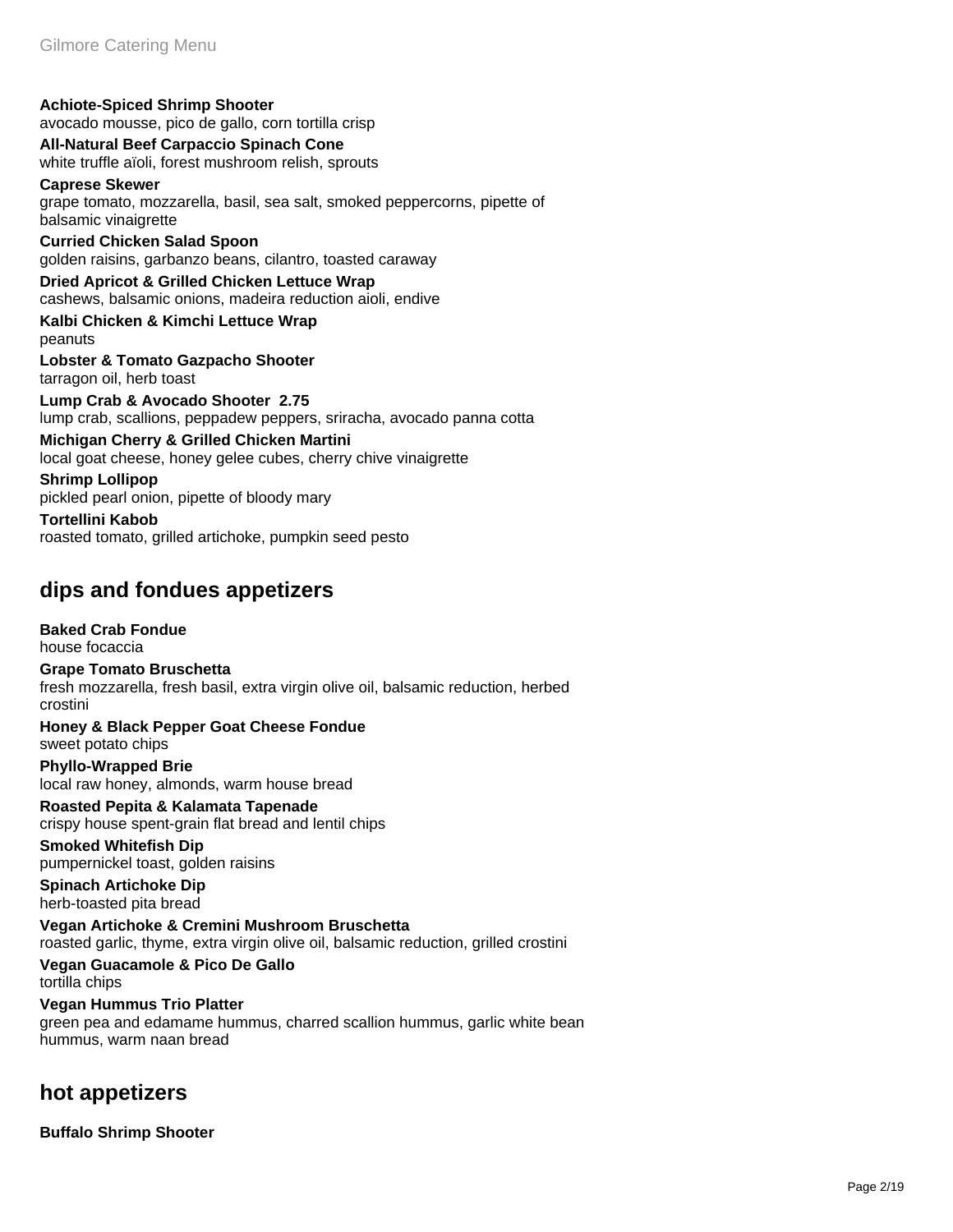shaved celery, brown butter panko crumbs, bleu cheese aioli

### **Cedar Springs Pork & Fennel Sausage Skewer**  basil aioli, house marinara

**Coney Island Pigs-In-A-Blanket**  mini frank, sauerkraut, old beck sweet jalapeño mustard

**Detroit Tailgater Pigs-In-A-Blanket**  chili, shaved mcclure's pickles, yellow mustard

**Four-Cheese Macaroni Bite**  tomato coulis, crispy bacon

**Goat Cheese & Caramelized Sweet Onion Tartlet**  apple walnut compote, tartlet shell

**Grilled Chicken & Delski's Andouille Skewer**  anaheim peppers, onions, creole aioli

**Grilled Lamb Kebab**  pita bread, curried yogurt dip

**Gruyere & Forest Mushroom Duxelle Tartlet**  caramelized shallots

**Housemade Meatballs 2 pieces per person** root beer barbecue sauce

**Jumbo Chicken Wings 2 pieces per person** buffalo or sweet barbecue sauce

**Jumbo Shrimp Di Parma**  prosciutto, dried apricots, basil, honey comb and dijon mustard sauce

### **Langoustine Lobster Quesadilla**

chive, brie, anaheim chilis, mango and sweet chili dip

**Lump Crab Cake**  house spent-grain cracker, dijon mustard aioli, micro salad

#### **Moroccan-Spiced Salmon Cake**  curry aioli, cilantro, scallions, pita toast

### **Smoked Duck Quesadilla**

jalapeños, chives, corn, onions, local cheddar, root beer barbecue sauce

**Smoked Pork & Sea Salt Red Potato Skin Bite**  dijon mustard and maple glaze, local cheddar

**Smoked Sesame Ginger Chicken Wings 2 per person** sweet chili sauce

#### **Steak & New Potato Skewer**  pepper, honey balsamic glaze

**Sweet Chili Glazed Chicken Satay**  scallions, cilantro

**Tamarind-Glazed Jumbo Shrimp Kabob**  figs, green chili peppers

**Vegan Purple Peruvian Sweet Potato Skewer**  cumin, anaheim chilies, pepita crunch, scallions, sweet lime glaze

**Vegan Spinach & Quinoa Stuffed Mushroom Caps**  aged sherry gastrique, sea salt

## **sliders and mini sandwiches appetizers**

### **Beef Slider**  bread & butter pickles, dijon mustard, ketchup, farm country raw milk cheddar **Buffalo Chicken Slider**  shaved celery, bleu cheese dressing

**Michigan Cherry Burger Slider**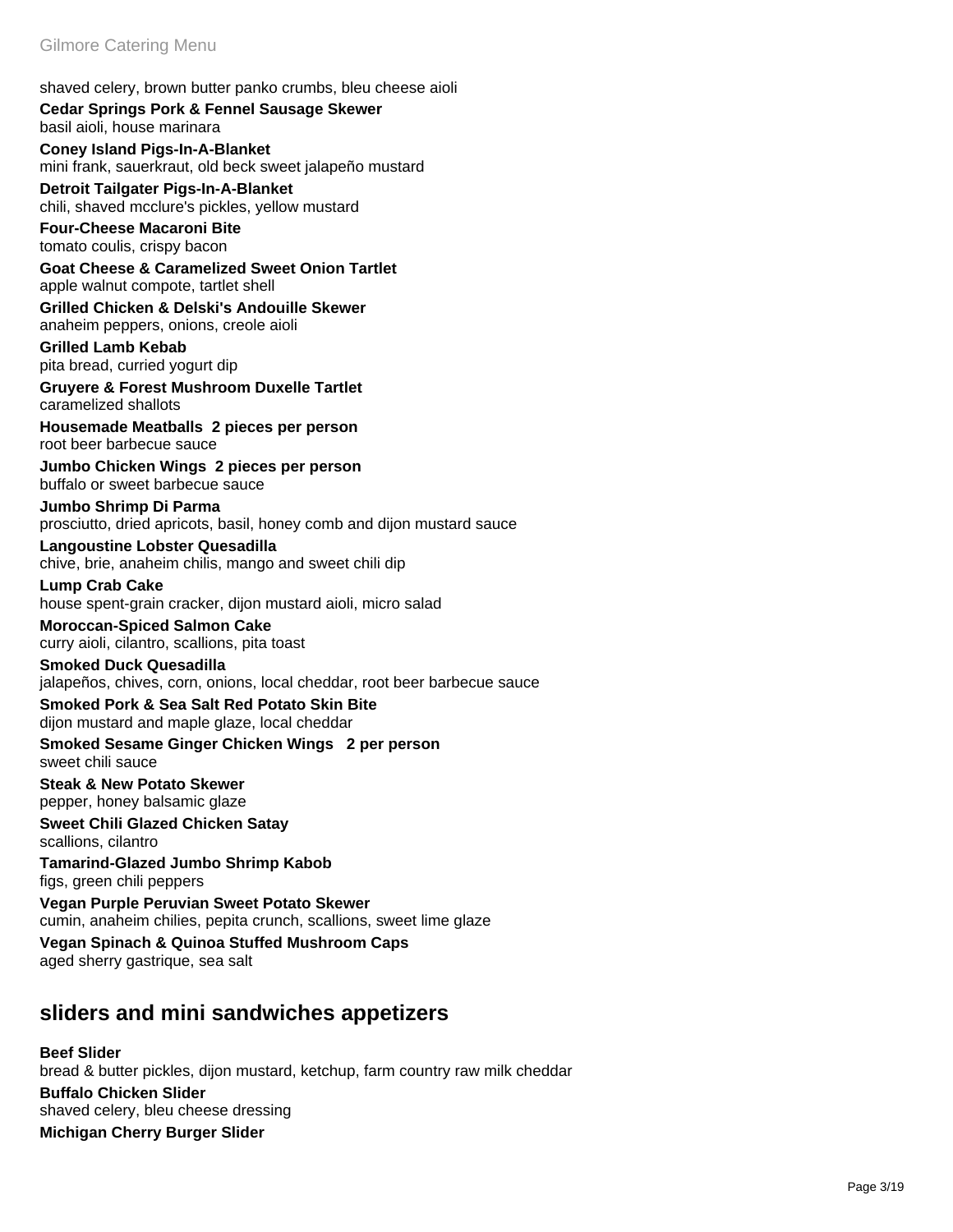### brie, arugula, cherry dijon mustard, house bun

**Mini Crab & Avocado Roll**  lemo-tarragon aioli, arugula

**Mini Detroit-Style Chili Dogs**  shredded pickles, jalapeno mustard

**Mini Grilled Chicken Club**  bacon, avocado, pesto aioli, tomato, provolone, sourdough bread

**Mini Lobster Roll**  tomato, shaved lettuce, basil aioli

**Root Beer Barbecue Pulled Pork Slider**  classic slaw, crispy onions

## **interactive stations appetizers**

### **Binchotan Grill choose 3**

vegan peruvian sweet potato skewer (gf) with scallions and sweet lime glaze / vegan cremini mushroom skewers (gf) with pepita pesto / local pork sausage and fennel skewer with basil aioli / moroccan lamb skewer with curried yogurt / tamarind shrimp skewer with tamarind glaze

**Chef-Attended Noodle & Wok Bar includes quinoa "fried" rice** pork belly ramen with shiitake mushrooms, apples, cilantro, toasted sesame seeds, nori / thai shrimp glass noodles, lemongrass ginger broth, cilantro, limes, chili, nori

### **Make-Your-Own Slider Bar**

beef, pork, and grilled chicken; local white cheddar and swiss cheeses; bread-and-butter pickles, lettuce, tomatoes, onions, slaw, and shaved celery; barbecue sauce, buffalo sauce, ketchup, dijon mustard, and mayonnaise; king hawaiian rolls; salt & pepper kettle chips

### **Mexico City Taco Stand**

pork carnitas, chicken tinga, 6" fresh masa tortillas, cilantro, salsa verde, pico de gallo, chihuahua cheese, jalapeños, onions, fresh limes, vegan guacamole & pico de gallo, tortilla chips

# *plated*

Here is a sample plated catering menu for your social or corporate catered event. there is a 25-person minimum for all catering menus and all prices are subject to sales tax and a 20% gratuity. on average, pricing starts at \$16.75 per person. call or email us today for a customized catering services proposal just for you.

## **plated salads**

### **Caesar**

baby romaine heart wedge, shaved parmesan reggiano, herb crostini, red onion ribbons, house caesar

### **Charred Pear & Walnut**

baby iceberg wedge, buttermilk bleu cheese, black pepper and maple candied bacon, spiced apple cider vinaigrette

### **Cherry Walnut**

baby farm lettuces, röthkase buttermilk bleu cheese, red onion ribbons, dried michigan cherries, spiced walnuts, balsamic reduction, extra virgin olive oil

### **Classic Caprese**

vine-ripe tomatoes, mozzarella, basil, baby leafs, balsamic reduction, sea salt,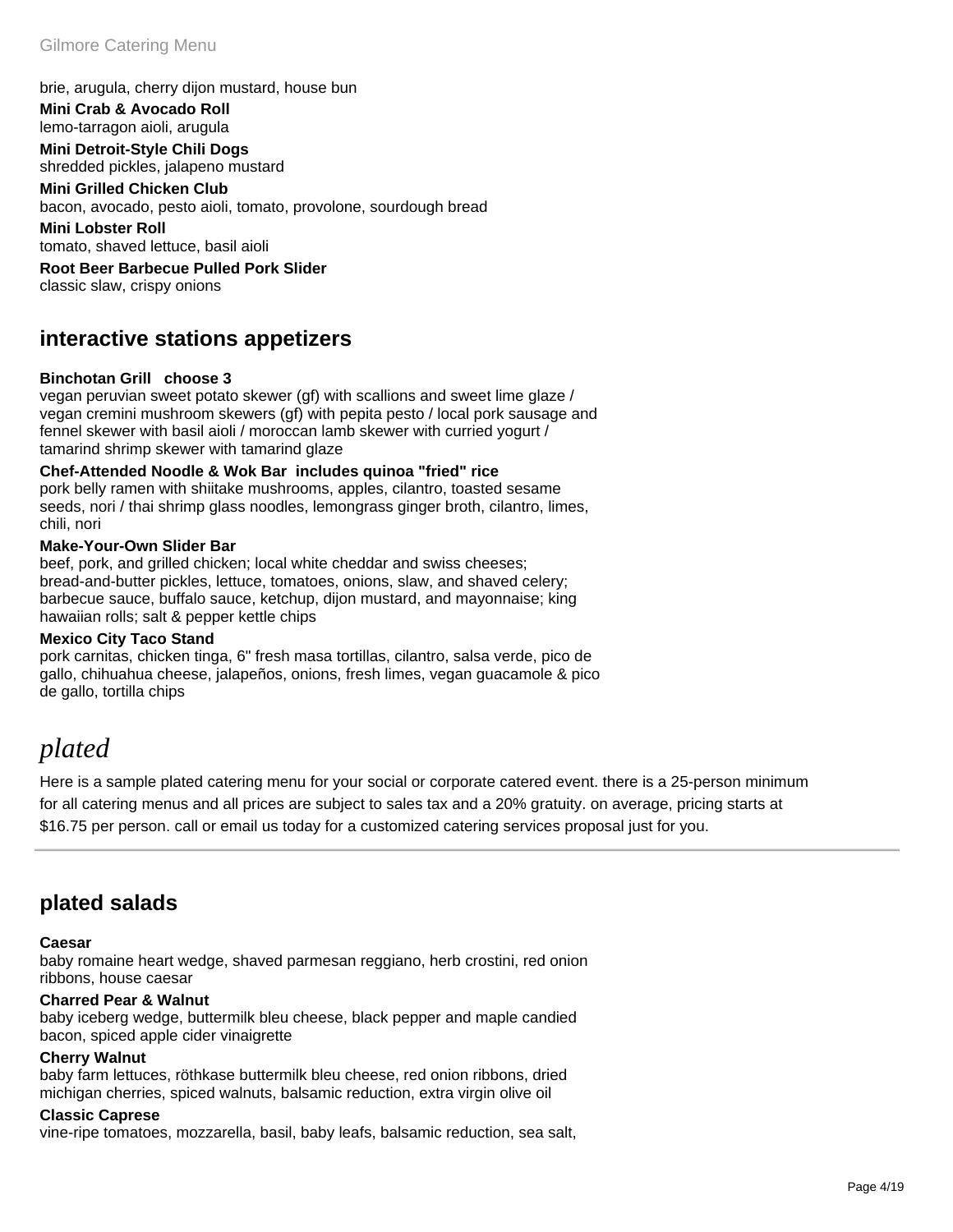#### extra virgin olive oil

**Golden Beet & Root Vegetable**  purple potatoes, tender frisée, hard boiled eggs, toasted pistachios, grape tomatoes, raw honey and mustard vinaigrette

### **Haricot Verts & Grape Tomato**

tender frisée, radishes, chive oil, crème fraiche, chardonnay vinegar

### **Toasted Farro & Quinoa Salad**

dried cherries, shaved almonds, baby kale, shaved parmesan, scallion, raw honey and dijon mustard vinaigrette

### **Vegan Baby Farm Wedge 2**

baby iceburg lettuce wedge, carrot curls, radish coins, cucumbers, grape tomatoes, lemon chive vinaigrette

### **Vegan Sea Salt Fingerling Potato**

local pea tendrils, arugula, roasted garlic cloves, grape tomatoes, shaved fennel, dijon mustard vinaigrette

## **plated entrees**

### **7oz. Creekstone Natural Prime Baseball Sirloin**  house steak sauce, garlic chive mashed potatoes, chef's vegetable

**8oz. Creekstone Natural Beef Tenderloin**  madeira demi, farm country cheddar scalloped potatoes, sautéed green beans

### **8oz. Filet Cut New York Strip**

balsamic onions and peppercorn demi, gouda scalloped potatoes, chef's seasonal vegetable

**Braised Short Ribs**  pan-sauce demi, yukon potatoes, spinach and maitaki sauté

### **Garlic & Parsley Petit Lamb Rack**

port wine and veal glace, yukon potatoes, spinach and maitaki sauté

### **Grilled Natural ABF Chicken Marsala**

marsala forest mushroom and chicken demi, butter whipped mashed potatoes, chef's seasonal vegetable

**Grilled Natural Chicken Breast Florentine**  wilted spinach and feta, tomato coulis, extra virgin olive oil, wild mushroom and leek faro risotto

**Herb-Roasted Natural Chicken Breast**  boursin sauce, sautéed mushrooms, garlic chive mashed potatoes, green beans

**Mushroom & Leek Stuffed Chicken Breast**  rosemary and chicken demi, tomato and balsamic pearl onion quinoa

# **Natural Chicken & Local Cherrywood Bacon Lardons**

apricot cherry mostarda, sweet potato and green bean sauté

#### **Peptia Pesto Atlantic Salmon**  tomato caper relish, roasted fingerling potato and asparagus hash

**Planked Michigan Trout Filet** 

lemon caper vinaigrette, yukon potato, spinach and maitaki sauté

**Tea-Rubbed Michigan Duroc Pork Chop**  wildberry ginger reduction, sweet potato and green bean sauté

## **plated vegetarian entrees**

**Butternut Squash Ravioli**  melted fennel, toasted hazelnut, frisée, apple purée, cider gastrique **Sautéed Spinach & Basil Gnocchi**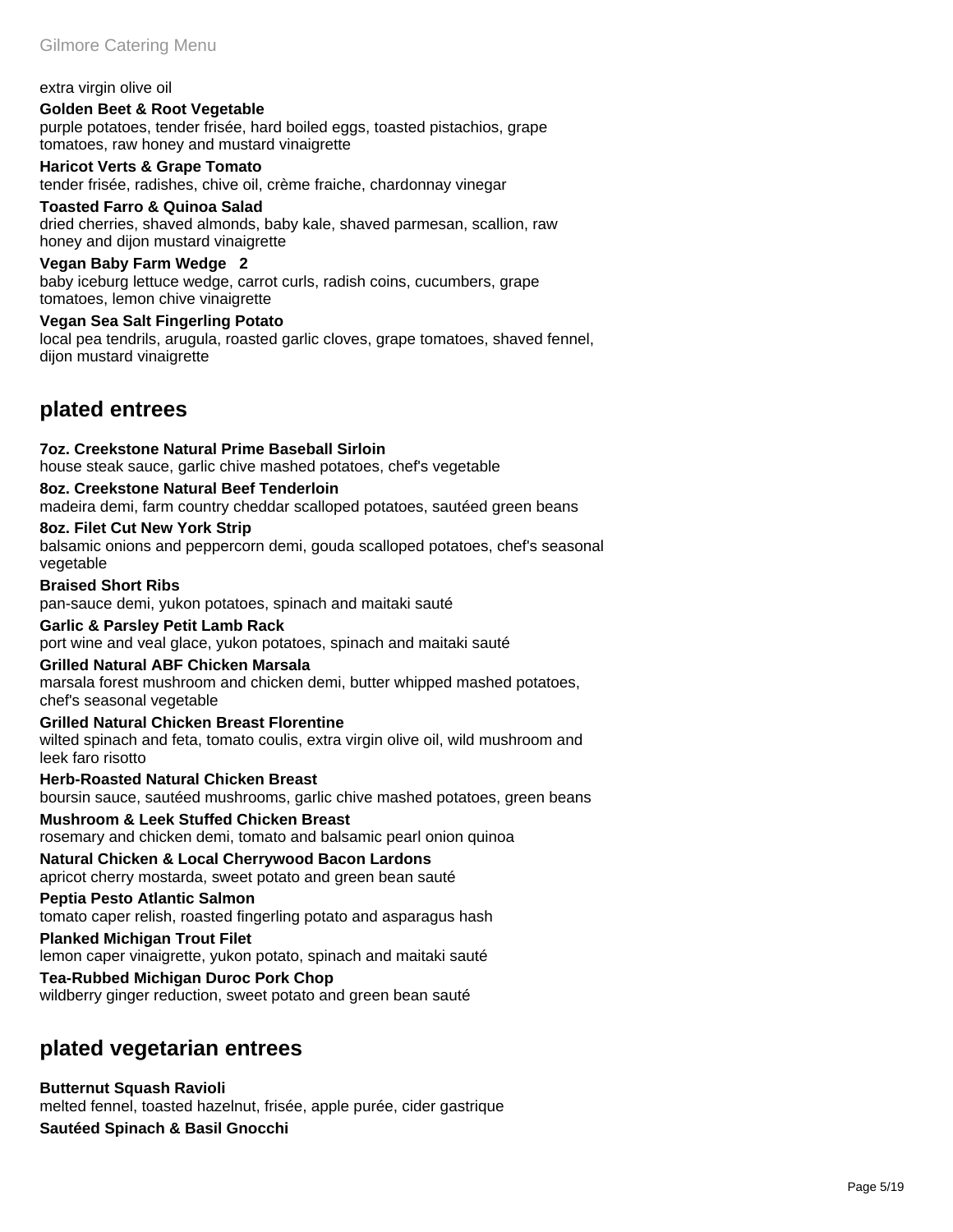roasted tomatoes, forest mushrooms, red onions, red peppers, fennel, mirepoix demi

### **Vegan Grilled Portabella Steak**

roasted fingerling potatoes, apples, mustard greens, toasted almonds, wilted arugula, mulled wine gastrique

**Vegan Red Quinoa & Vegetable "Fried" Rice**  seasonal tiny vegetables, spinach, scallions, kalbi and sweet chili sauces

#### **Vegan Soy & Maple-Glazed Organic Local Tempeh**  srirachi cider gastrique, roasted sweet potatoes, yukon potatoes, spinach and

maitaki sauté

## **plated combination plates**

includes butter-whipped mashed potatoes and chef's choice of season vegetable

### **Grilled Natural Chicken & Cherrywood Bacon Lardons & Petit Filet Cut NY Strip**  apricot mostarda with chicken and balsamic onions and peppercorn demi with filet

**Grilled Natural Chicken Marsala & Herb Salmon**  forest mushroom demi with chicken and tomato-caper relish with salmon

**Petite Filet Cut NY Strip & Pepita Pesto Salmon**  balsamic onions, peppercorn demi with filet and tomato-caper relish with salmon

# *buffet*

Here is a sample buffet catering menu for your social or corporate catered event. there is a 25-person minimum for all catering menus and all prices are subject to sales tax and a 20% gratuity. on average, pricing starts at \$17.95 per person.call or email us today for a customized catering services proposal just for you.

Option 1two salads, two sides, one entree, house spent-grain rolls and butter

Option 2one salad, two sides, two entrees, house spent-grain rolls and butter

Option 3two salads, two sides, two entrees, house spent-grain rolls and butter

## **buffet salads**

### **Caesar**

romaine hearts, shaved parmesan reggiano, herb croutons, red onion ribbons, house caesar dressing

### **Caprese Stack**

vine ripe tomatoes, mozzarella, basil, arugula, balsamic reduction, extra virgin olive oil

### **Chef's Garden Pasta**

cavatappi pasta, fresh garden vegetables, local cheese, light vinaigrette

### **Cherry Walnut**

baby lettuces, rothkase buttermilk bleu cheese, red onion ribbons, dried cherries, spiced walnuts, balsamic reduction, extra virgin olive oil

#### **French Bean & Tomato**  haricot verts, grape tomatoes, tender frisée, radishes, chive oil, crème fraiche, chardonnay vinegar

### **Loaded Potato**

redskin potatoes, applewood bacon crumbles, chives, cheddar cheese, onions, sour cream dressing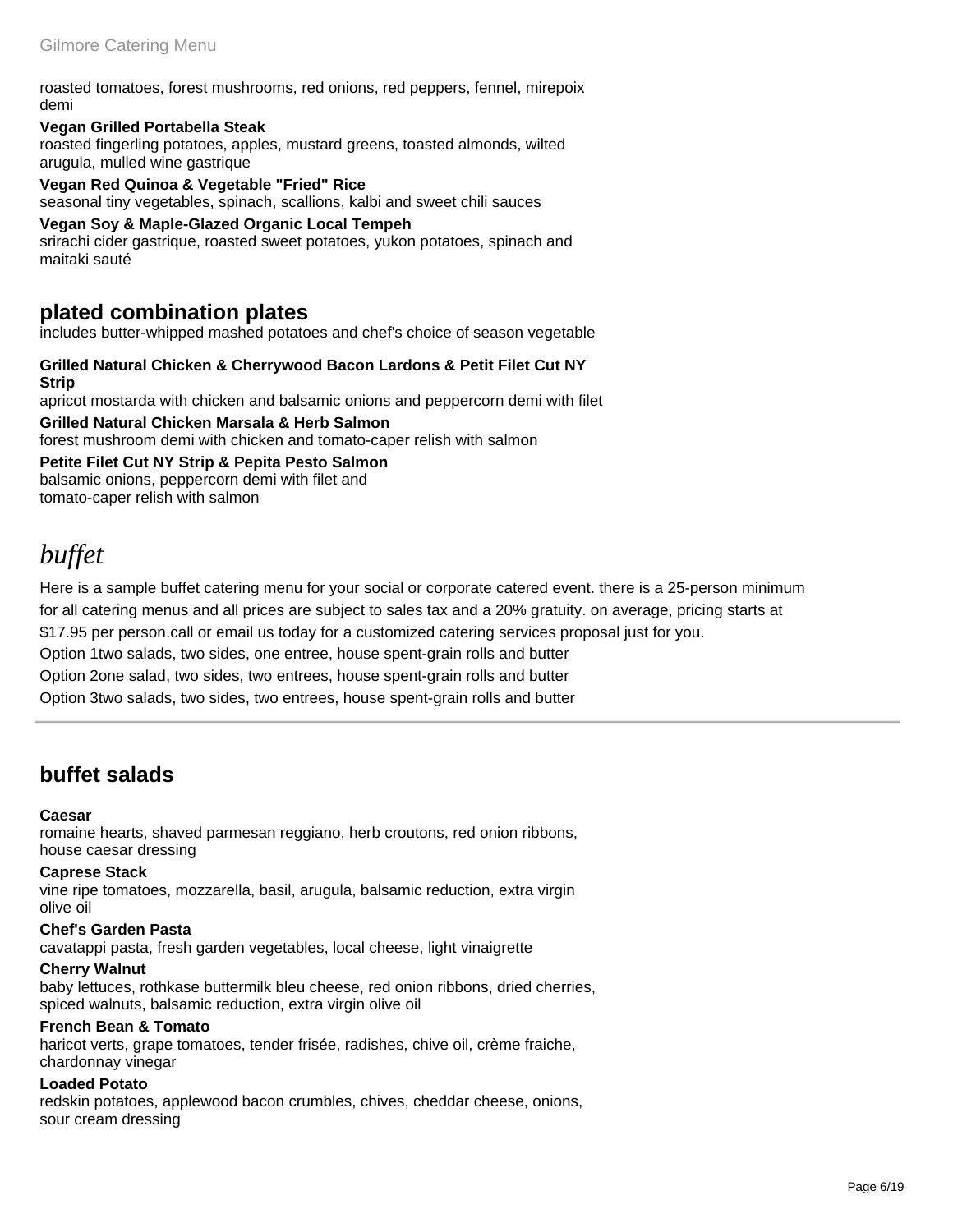**Toasted Farro & Quinoa Salad additional 1.75 per person**

dried cherries, shaved almond, watercress, shaved parmesan, scallions, raw honey dijon vinaigrette

**Vegan Farm Greens**  field greens, carrot & radish shreds, cucumbers, grape tomatoes, lemon chive vinaigrette

**Vegan Fingerling Potato**  pea tendrils, roasted garlic cloves, grape tomatoes, arugula, shaved fennel, sea salt fingerlings, dijon vinaigrette

**Vegan Tomato & Cucumber**  tomatoes, cucumbers, red onions, toasted caraway, greens, light vinaigrette

### **buffet sides**

**Beemster's Gouda Scalloped Potatoes Butter Whipped Potatoes Cauliflower Mashed Potatoes Farm Country White Cheddar Scalloped Potatoes Garlic & Chive Mashed New Potatoes Gingered Sweet Potato Mash Michigan Maple-Glazed Carrots Roasted Asparagus Rothkase Bleu Cheese Scalloped Potatoes Sautéed Green Beans Sweet Corn & Bacon Grits Vegan Chef's Choice Seasonal Farm Vegetables Vegan Roasted Fingerlings & Asparagus Sauté Vegan Roasted Root Vegetables Vegan Roasted Tomato & Balsamic Pearl Onion Quinoa Vegan Sea Salt Roasted Smashed Potatoes Vegan Sweet Potato & Green Bean Sauté Vegan Yukon Potato, Spinach & Miataki Hash Wheat Berry Rice Long Grain Rice Wild Mushroom & Leek Faro Risotto** 

## **buffet entrees**

**Amber Ale-Braised Pot Roast**  natural gravy, mirepoix vegetables **Baked Garden Vegetable Pasta**  house tomato sauce, parmesan reggiano **Braised Beef Barley**  caramelized pearl onions, english peas, red wine sauce **Brewer's Meat Loaf**  house ketchup **Four-Cheese Macaroni & Cheese**  parmesan bread crumbs **Grilled Natural Chicken**  cherrywood-smoked bacon lardons, apricot mostarda **Grilled Natural Chicken Florentine**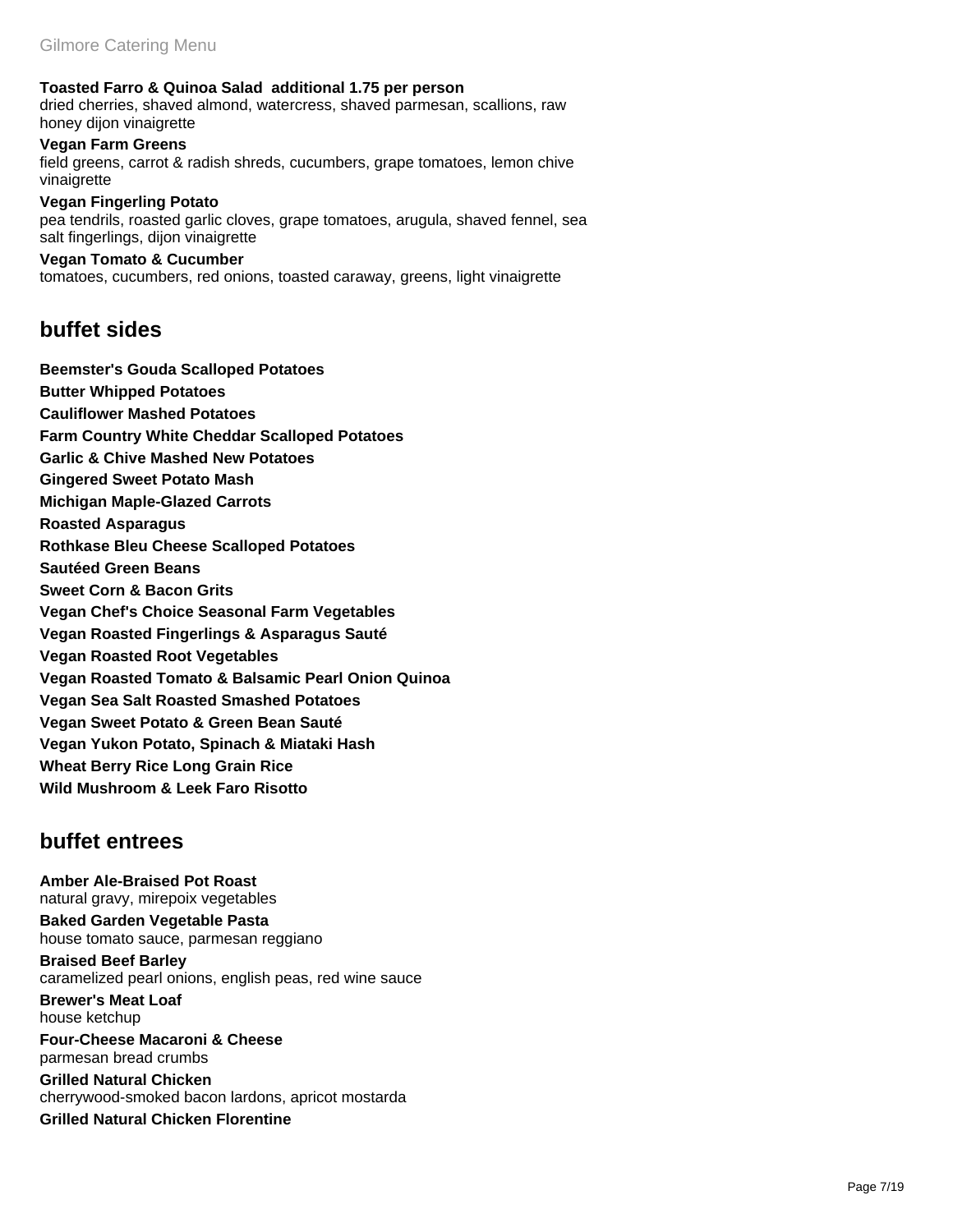wilted spinach and feta, tomato coulis, extra virgin olive oil **Grilled Natural Chicken Marsala**  forest mushroom demi **Herb Salmon**  wild berry sauce **Herb-Roasted Natural Chicken Breast**  boursin balsamella sauce, cremini mushrooms **Moroccan Spiced Salmon**  lemon extra virgin olive oil, curried yogurt sauce **Pepita Pesto Natural Chicken**  balsamic reduction, grape tomatoes **Pepita Pesto Salmon**  tomato-caper relish

**Sausage Bolognaise & Farfelle Smoked Local Pork Shoulder**  house root beer barbecue sauce

## *carving stations*

Here is a sample stations catering menu for your social or corporate catered event. there is a 25-person minimum for all catering menus and all prices are subject to sales tax and a 20% gratuity. on average, pricing starts at \$30 per person. call or email us today for a customized catering services proposal just for you.

## **chef-attended carving stations**

**Beef Tenderloin**  pan-dripping demi, house steak sauce **Dijon Pork Loin**  cider pork demi, seasonal chutney **Leek, Apple & Mushroom Stuffed Pork Loin**  cider pork demi

**Sea Salt & Roasted Garlic Prime Rib**  pan-drippings demi, house steak sauce

**Smoked Beef Brisket**  house barbecue and carolina sauces **Strip Loin**  smoked peppercorn demi, horseradish, garlic sauce

**Turkey**  sage chicken demi, seasonal chutney

# *barbecue*

Here is a sample barbecue catering menu for your social or corporate catered event. there is a 25-person minimum for all catering menus and all prices are subject to sales tax and a 20% gratuity. on average, pricing starts at \$17.95 per person. call or email us today for a customized catering services proposal just for you. pricing includes two entrees, three sides, jalapeno cornbread biscuits, and country time lemonade.

## **family picnic barbecue**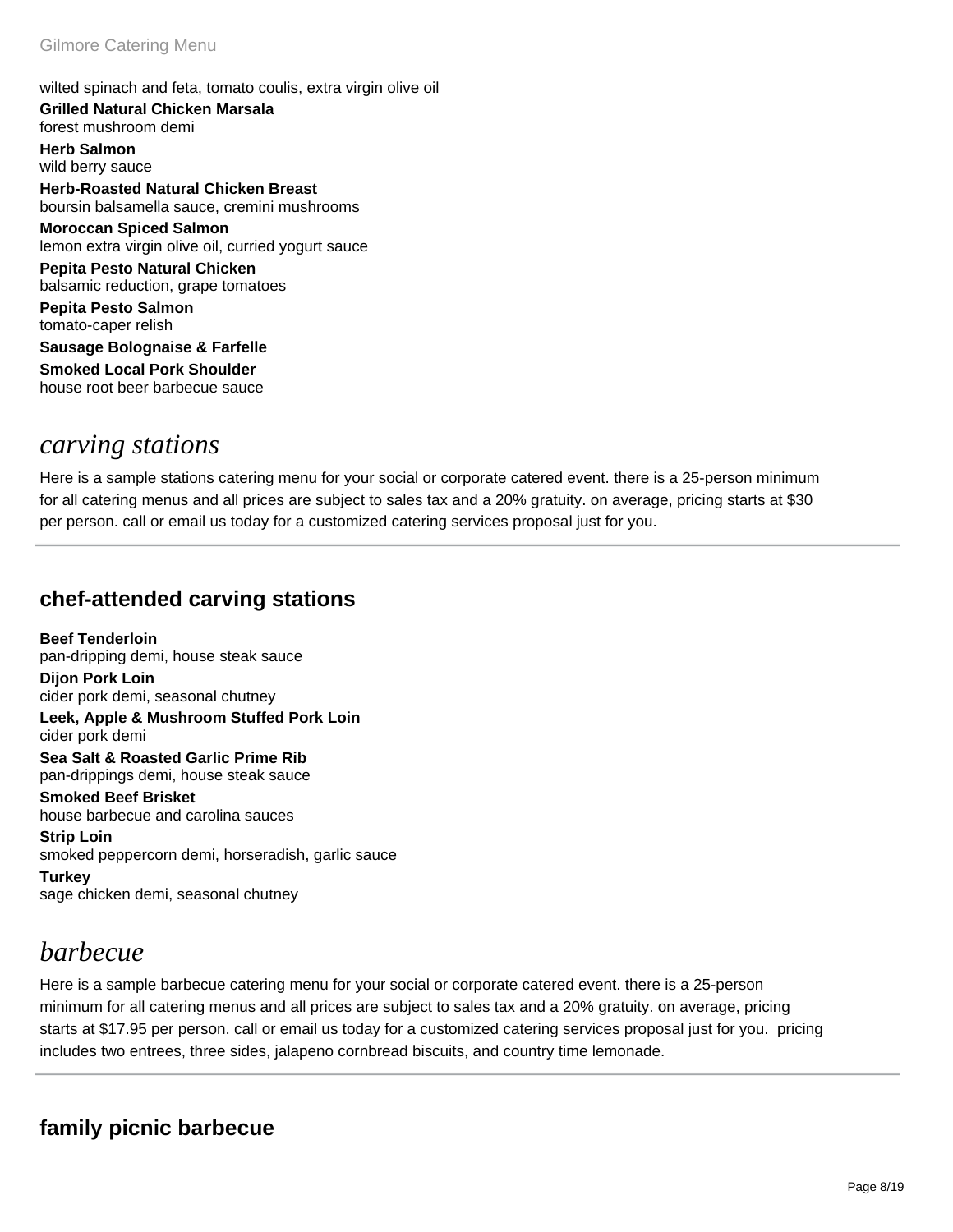**4/1 Vienna Beef Franks Delski's Italian Sausages Frank's Beer-Braised Brats**  peppers and onions **Marinated Chicken Breasts**  caesar or barbecue sauce **Michigan Cherry Burgers Morningstar Black Bean Burgers Steak Burgers** 

### **smoked and grilled barbecue**

includes house and carolina barbecue sauces

**Delski's Smoked Rope Kielbasa Grilled & Carved Tri-Tip Sirloin add 3.95 per person Half-Rack Baby Back Ribs add 3.95 per person Smoked & Grilled Beef Brisket add 6.95 per person Smoked 8-Piece Chicken Smoked Pork Butts** 

### **satays and kebobs barbecue**

**Beef Kabob**  redskin potato, mushrooms, peppers, house steak sauce **Chili Lime Chicken Satay**  salsa verde

**Korean Pork Kabob**  pineapples, tomatoes, kogi barbecue

**Local Pork & Fennel Sausage Skewer**  basil aioli

**Middle Eastern Lamb Skewer**  tatziki sauce, pita bread

**Singapore Chicken Satay**  red chili sauce

**Tamarind Shrimp Kabob**  figs, anaheim chilies, tamarind glaze

**Vegetable Keabob**  chilies, zucchini, summer squash, mushrooms, redskin potatoes, leeks, basil butter

### **whole local pig roast barbecue**

50-person minimum

**Cornbread Biscuits Loaded Redskin Potato Salad Local Slow-roasted Hog Molasses Baked Beans Roasted 8-cut Chickens Vegan Fruit Salad**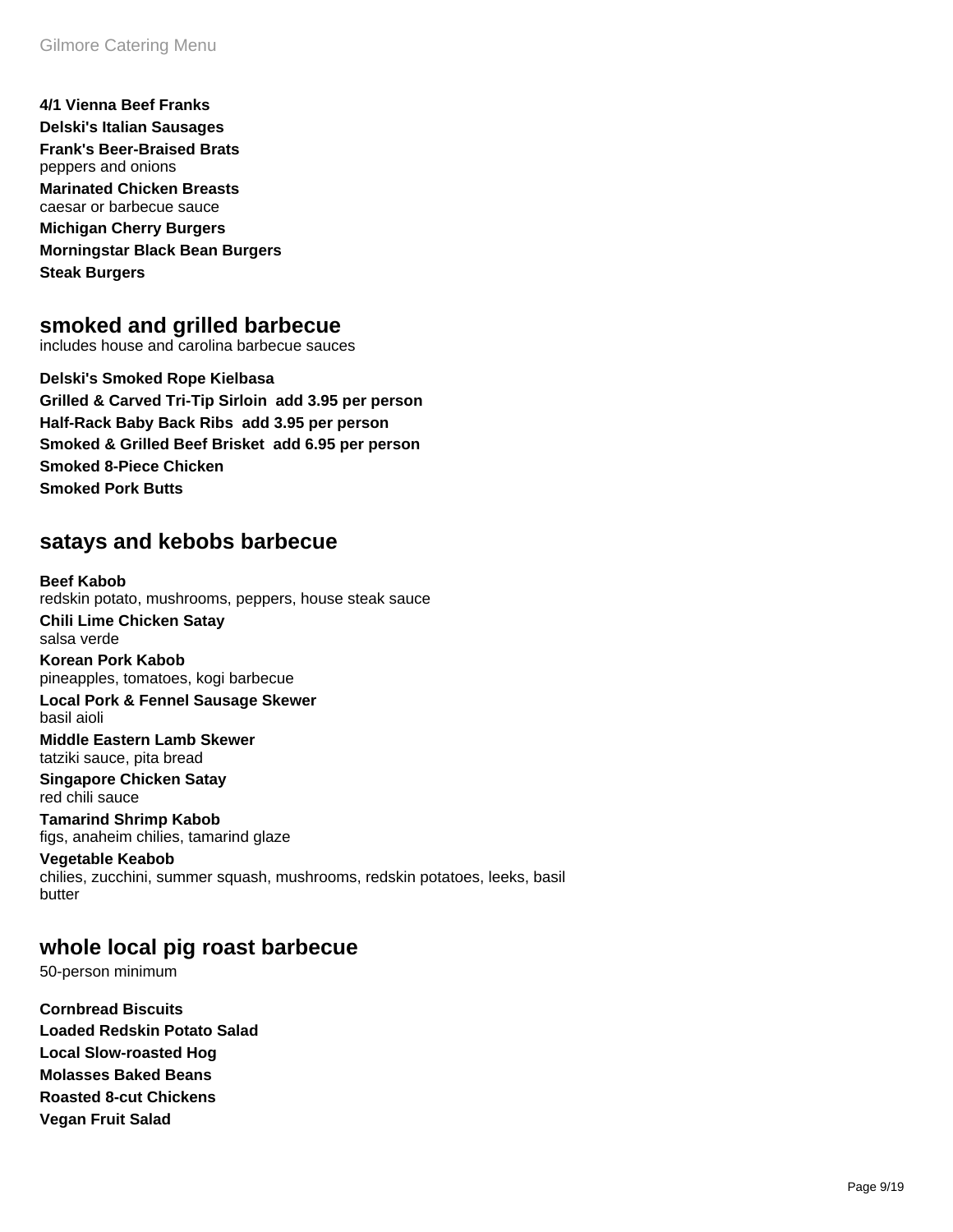## **barbecue salads**

### **Caprese**

vine-ripe tomatoes, mozzarella, basil, arugula, balsamic reduction, extra virgin olive oil

**Chef's Garden Pasta**  cavatappi pasta, fresh garden vegetables, local cheese, light vinaigrette **Cherry Walnut**  baby lettuces, röthkase buttermilk bleu cheese, red onion ribbons, dried cherries, spiced walnuts, balsamic reduction, extra virgin olive oil

**Loaded Potato Salad**  redskin potatoes, applewood bacon crumbles, chives, cheddar cheese, onions, sour cream dressing

**Vegan Farm Greens**  field greens, carrot & radish shreds, cucumber, grape tomatoes, lemon chive vinaigrette

### **Vegan Fingerling Potato**

pea tendrils, grape tomatoes, shaved fennel, sea salt fingerling potatoes, dijon vinaigrette

**Vegan Fresh Fruit**  fresh melons, pineapple, local berries, grapes

### **Vegan Tomato & Cucumber**

tomatoes, cucumbers, red onions, toasted caraway, greens, light vinaigrette

### **barbecue sides**

**Baked Four-Cheese Macaroni & Cheese** 

**Farm Country Cheddar Scalloped Potatoes** 

**Grilled Corn-on-the-Cob** 

melted butter

**Grilled Vegetable Platter** 

eggplant, zucchini, squash, red peppers, green peppers, red onion, basil butter

**Molasses Baked Beans** 

### **Sweet Corn & Bacon Grits**

**Vegan Grilled Baby Potatoes**  sea salt, rosemary, garlic oil **Vegan Tortilla Chips & Fresh Salsa** 

### **barbecue beverages**

**Bottled Iced Tea Bottled Water Canned Soda Country Time Lemonade Iced Tea Red Bull** 

*desserts*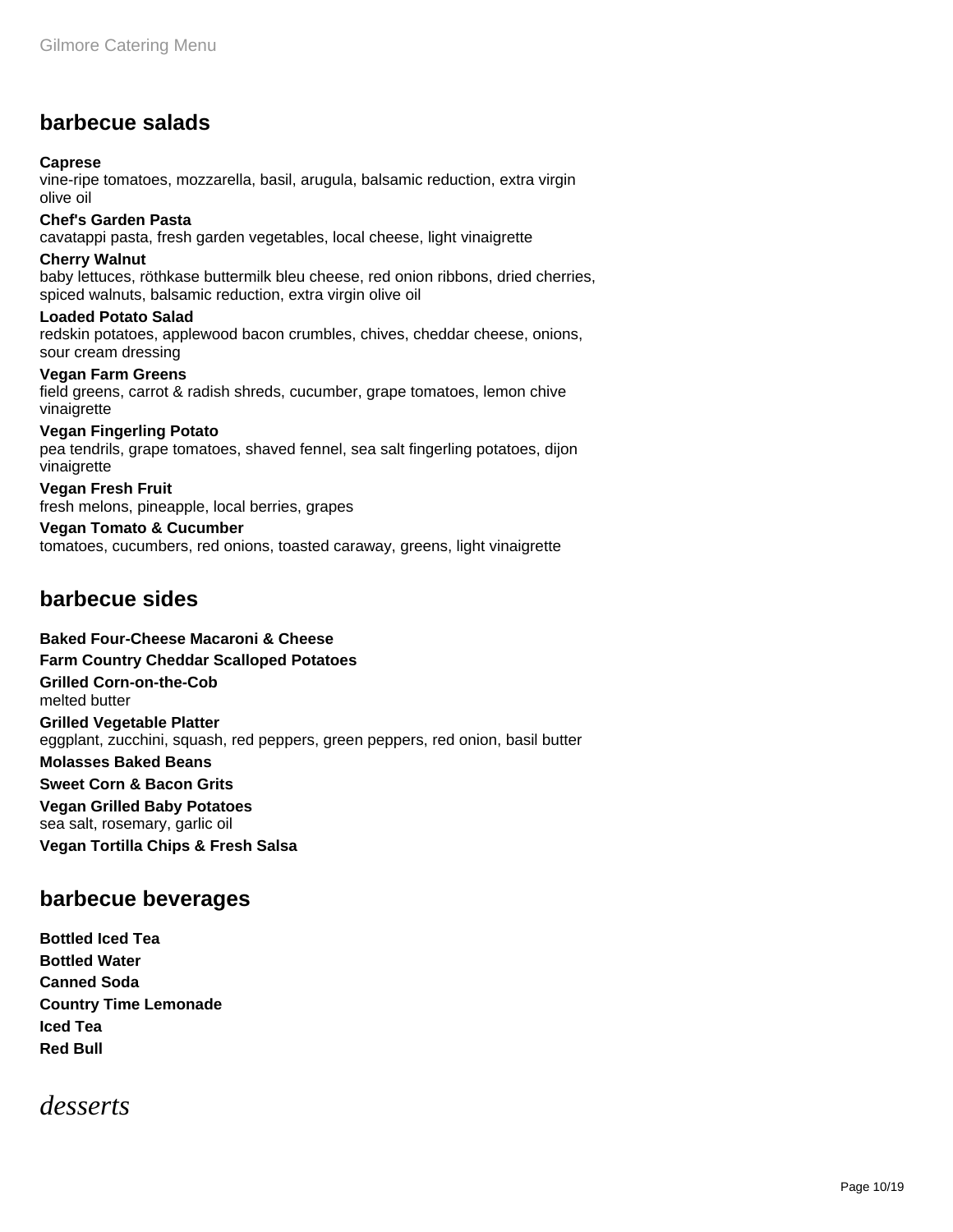Here is a sample desserts catering menu for your social or corporate catered event. there is a 25-person minimum for all catering menus and all prices are subject to sales tax and a 20% gratuity. on average, pricing starts at \$2.25 per person. call or email us today for a customized catering services proposal just for you.

## **plated desserts**

**Dark Chocolate Caramel Tart**  sea salt, port wine crème anglaise **Dark Chocolate Mousse Tart 4.5** dark chocolate mousse, orange whipped cream, hazelnut crumbs **Flourless Chocolate Torte**  seasonal berry reduction, crème anglaise **House Chocolate Cake** 

espresso crème anglaise, vanilla tuile, berry purée, fresh berries

**Key Lime Pie**  whipped cream, graham cracker crust

**Lemon Custard & Fresh Blueberry Tart**  whipped fromage

**New York Style Cheesecake**  seasonal berry sauce, chocolate curl, whipped fromage

**Peanut Butter Cup Tart**  chocolate ganache, spiced whipped fromage, peanut butter cup crumbs

**Strawberry & Almond Cake**  whipped vanilla mascarpone, whipped cream

**Vegan Cashew & Cranberry "Cheese" Cake**  date-and-cashew crust, ginger-berry sauce, chocolate curls

### **mini shooter desserts**

suggest 2 per guest

**Cookies & Milk**  organic white and chocolate milk, mini chocolate chip and gluten-free monster cookies

### **Double Chocolate Mousse**  dark chocolate, white chocolate, raspberry sauce, crispy chocolate, crushed almond

**Fresh Strawberry Shortcake Parfait**  spiced shortbread cookie crumble, basil syrup

### **Key Lime Pie**

key lime custard, graham cracker crumble, cilantro whipped cream

### **Peanut Butter Cup**

dark chocolate, peanut butter cream, crushed peanuts, peanut butter cup crumble

### **Tiramisu**

whipped chocolate mascarpone, kahlua mousse, espresso chocolate, almond brittle crumble

### **mini cone desserts**

suggest 2 per guest

**Espresso Mocha**  hazelnut dust, chocolate-covered espresso beans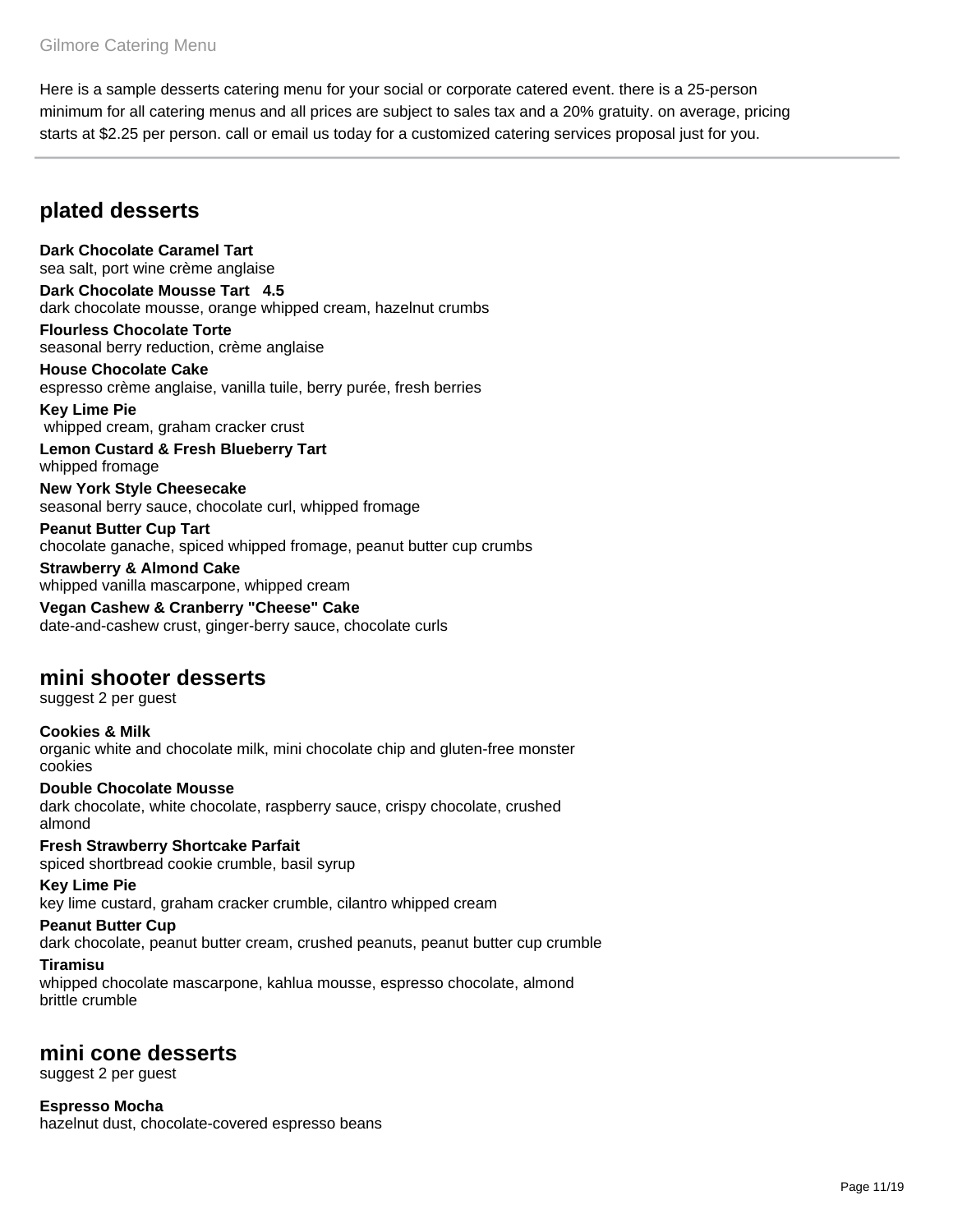**Key Lime Pie Mousse**  graham cracker dust

**Lemon Mousse**  blueberries, mint

**Strawberry Mousse**  basil syrup, chocolate curl

**Whipped Cheesecake**  fresh strawberries, chocolate curl

### **mini tartlet desserts**

suggest 2 per person

 **Flourless Chocolate Cake**  seasonal berry reduction, crème anglaise pipette

**Apple & Cherry Crumble**  whipped cream **Dark Chocolate Caramel**  dark chocolate ganache, caramel anglaise, sea salt, port wine anglaise

**Key Lime Pie**  whipped cream

**New York Style Cheesecake**  seasonal berry sauce, chocolate straw

**Peanut Butter Cup**  peanut butter cream, chocolate ganache, spiced whipped fromage, peanut butter cup crumbs

### **cookie brownie bar desserts**

2 dozen minimum order per item

**Chocolate Chip Cookie House Brownie With Chocolate Ganche Frosting House Energy Bars House Marble Brownie House-Dried Fruit Bars Michigan Cherry Chocolate Oatmeal Cookie Molasses Cookie Monster Cookie**  coconut, cherries, chocolate walnuts **No-Bake Cookie Peanut Butter Cookies Vegan Almond-Coconut Bars Vegan Banana Nut Cookie** 

## **action station desserts**

**Cast-Iron Skillet Fruit Cobbler**  whipped cream **Chef-Attended Flambé Station choose 1** bananas foster, cherries jubilee, peach melba, brandied apples, island pineapples; each includes vanilla-bean gelato

**Chef's Assorted Mini Desserts Station suggest 2 per person**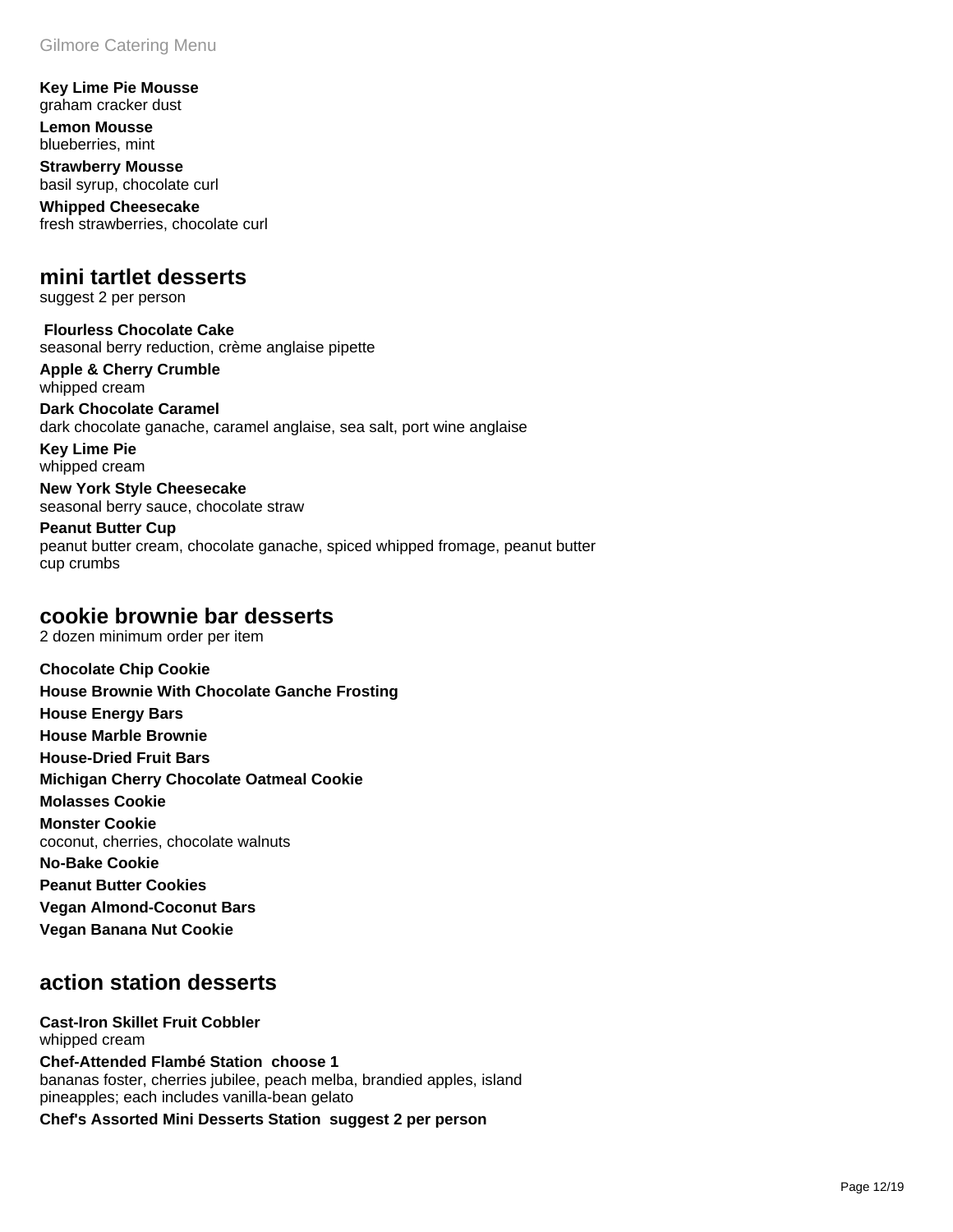tartlets, cones, cookies, brownies, and shooters

#### **Make-Your-Own Shortcake Bar**

strawberries, seasonal berries, peaches, almond cake, buttermilk biscuits, whipped cream; add vanilla-bean gelato for additional charge

#### **Make-Your-Own Sundae Bar**

vanilla-bean gelato, hot fudge, caramel, crushed candy bars, cherries, sprinkles, bananas, crushed nuts

## *lunch*

Here is a sample lunch catering menu for your social or corporate catered event. there is a 25-person minimum for all catering menus and all prices are subject to sales tax and a 20% gratuity. on average, pricing starts at \$7.50 per person. call or email us today for a customized catering services proposal just for you.

### **lunch entrees**

each lunch entree includes a farm wedge salad.

### **Grilled 6oz. Creekstone Natural Prime Baseball Sirloin**

house steak sauce, garlic-chive mashed potatoes, chef's seasonal choice of vegetable

### **Grilled Natural 5oz. Chicken Breast Florentine**

wilted spinach & feta, tomato coulis, extra virgin olive oil, wild mushroom & leek faro risotto

### **Natural 5oz. Chicken & Local Cherrywood-Smoked Bacon Lardons**

pricot cherry mostarda, sweet potato & green bean sauté

### **Peptia Pesto 6oz. Atlantic Salmon**

tomato caper relish, roasted fingerling potato & asparagus hash

## **lunch deli style sandwiches and wraps**

### **Boxed**

half-sandwich, pasta salad, sun chips, fresh fruit, fresh chocolate chip cookie

### **Build-Your-Own Sandwich Platter**

roasted beef, sugar-cured ham, smoked turkey, assorted farm country sliced cheeses, lettuce, tomatoes, shaved onions, house bread-and-butter pickles, freshly baked sliced breads, pasta salad, sun chips, fresh chocolate chip cookies

### **Pre-Made Sandwich Platter**

choice of two wraps or chef's combination platter with pasta salad, sun chips, and cookie tray

### **lunch premade platters**

2 wraps per person

### **Asian Buffet 14.50**

orange chicken stir fry and noodles, teriyaki beef stir fry and brown rice, crispy asian salad, asian steamed buns

### **B.L.T.**

applewood-smoked bacon, vine-ripe tomatoes, farm country raw milk cheddar, arugula & frisee, mustard vinaigrette, organic 6-grain bread

### **B.L.T.**

applewood-smoked bacon, vine-ripe tomatoes, farm country raw milk cheddar,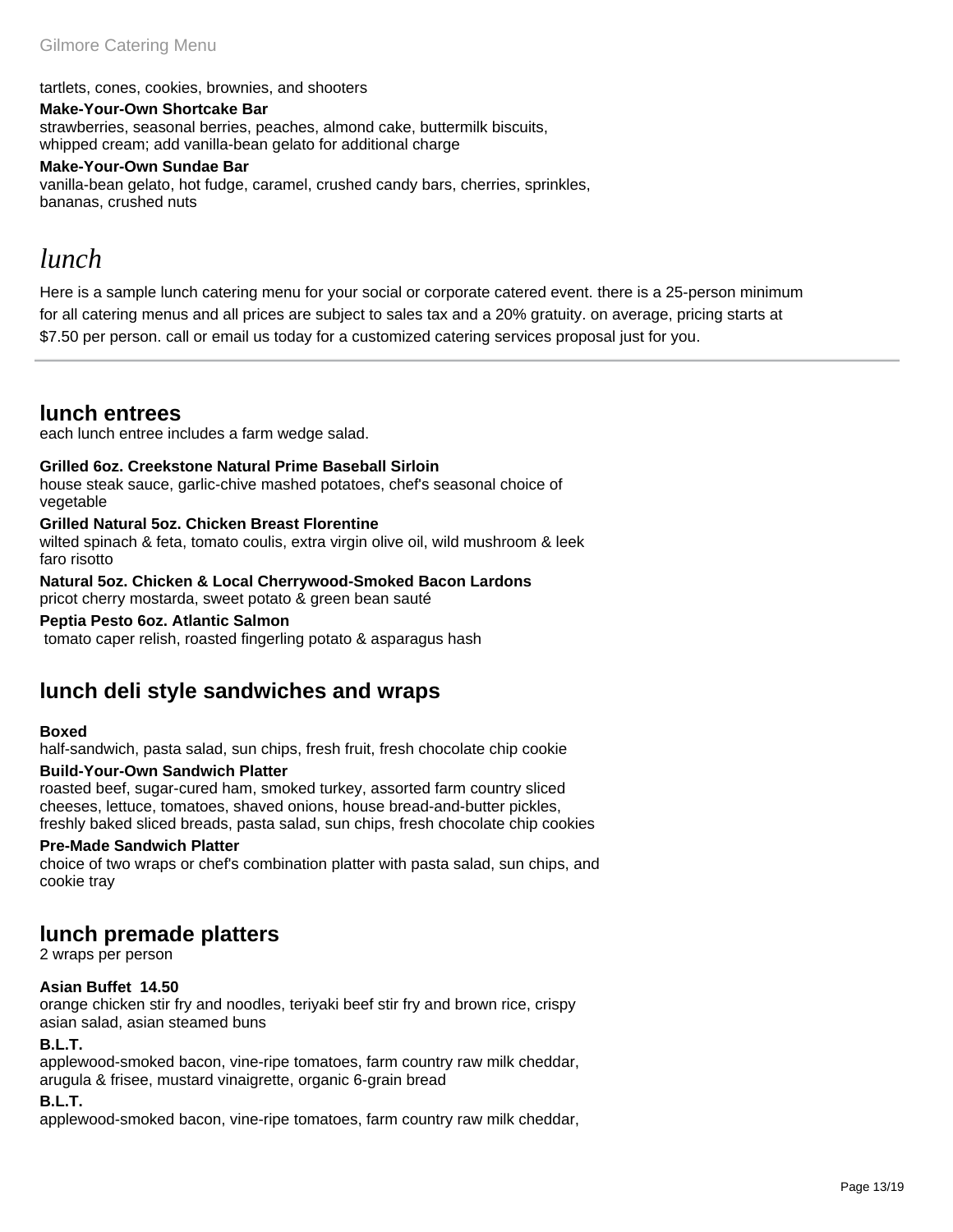arugula & frisee, mustard vinaigrette, organic 6-grain bread

### **Cherry Walnut Chicken Salad Wrap**

grilled chicken breast, michigan dried cherries, red onions, candied walnuts, balsamic vinaigrette, baby farm greens, flour tortilla

### **Cherry Walnut Grilled Chicken Salad Wrap**

### **Chicken Caesar Wrap**

romaine, parmesan reggianio, red onion, croutons, house caesar dressing, flour tortilla

### **Classic Shaved Beef Hoagie**

provolone, romaine, caramelized onions, tomatoes, horsey aioli, hoagie roll

**Crab & Avocado Roll add 1 per person** crab, arugula, avocado, lemon tarragon aioli

#### **Curried Chicken Salad Wrap**  field greens, spinach tortilla

**Lobster Roll add 2 per person** lobster, tomatoes, shaved lettuce, basil aioli

### **Oriental Chicken Salad Wrap**

kalbi chicken, kimchi, romaine, crispy noodles, sweet chili aioli, spinach tortilla

### **Seasonal Roasted Vegetable Wrap**

seasonal roasted vegetables, pepita & kalamata tapenade, balsamic reduction, tomatoes, arugula, flour tortilla

#### **Shaved Ham & Cheese**

sugar cured ham, gouda, sharp mustard, shaved apple salad, local sourdough

#### **Southwestern Chicken Wrap**

gilled spiced chicken, avocado, pico de gallo, chihuahua cheese, romaine, flour tortilla

### **T.B.A.**

smoked turkey breast, applewood smoked bacon, avocado, provolone, arugula, pesto aioli, local sourdough

# *breakfast*

Here is a sample breakfast catering menu for your social or corporate catered event. there is a 25-person minimum for all catering menus and all prices are subject to sales tax and a 20% gratuity. on average, pricing starts at \$7.50 per person. call or email us today for a customized catering services proposal just for you.

## **breakfast cold buffet**

### **Continental**

assorted pastries, bagels, cream cheese, preserves, grapes, bananas

#### **Deluxe Continental**

assorted pastries, bagels, cream cheese, preserves, sliced fruit platter, yogurt & granola

### **Good Start Continental**

assorted pastries, bagels, cream cheese, preserves, sliced fruit platter, yogurt & granola, house granola bars, michigan cherry & walnut oatmeal

### **Healthy Choice**

yogurt & granola, sliced fresh fruit, healthy muffins, whole grain bagels, cream cheese, preserves, michigan cherry & walnut oatmeal

## **breakfast hot buffet**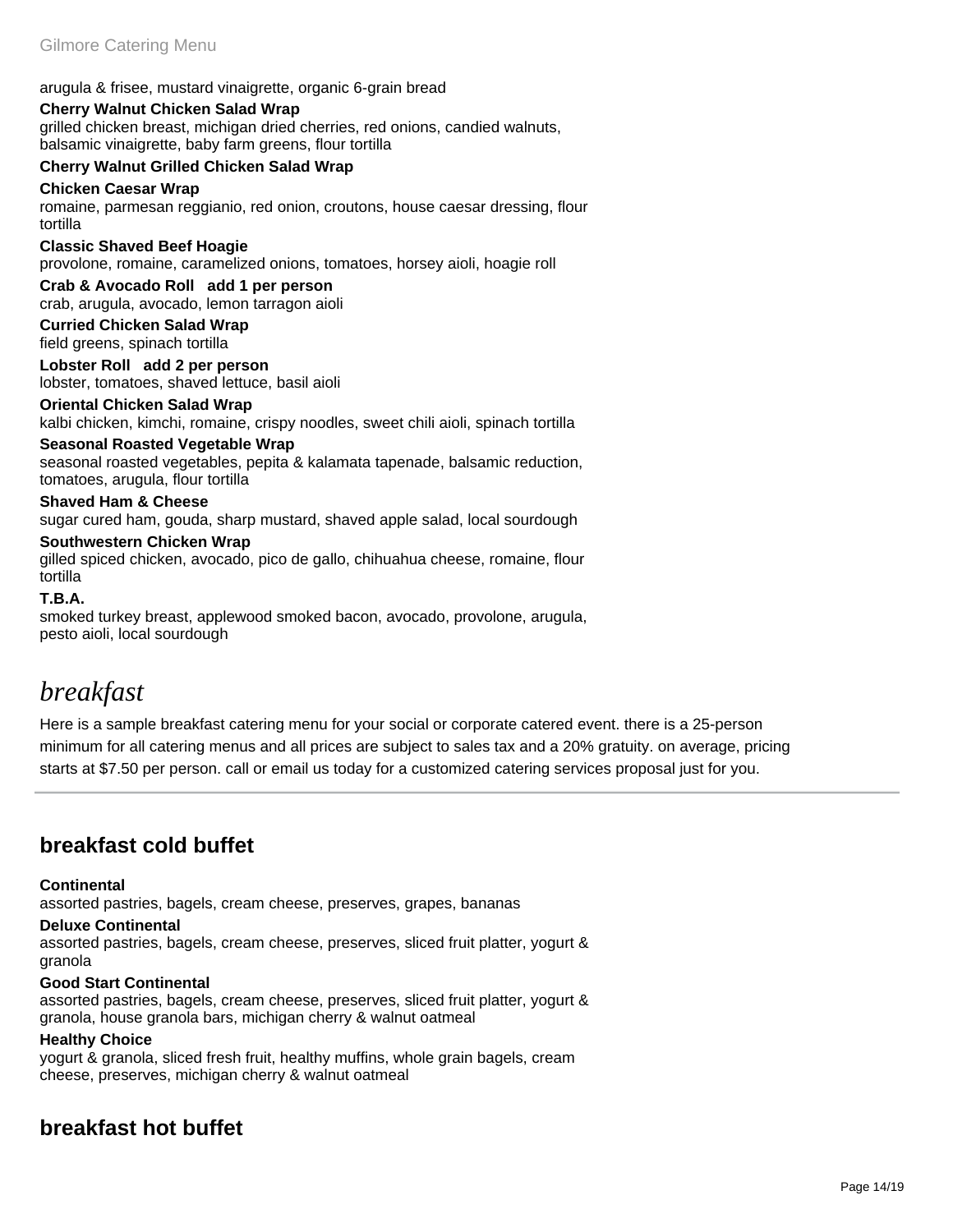### **Beer Lover's Breakfast**

denver-style egg frittata, spent grain waffles, maple malt syrup, biscuits & local sausage gravy, hopped breakfast potatoes, applewood-smoked bacon, doughnuts

### **Hearty**

sliced fruit platter, scrambled eggs, breakfast potatoes, muffins; choice of sugar ham, applewood smoked bacon or apple maple sausages

#### **Southwestern**

 chorizo & egg burritos, ancho sauce, braised chard & potatoes, smoked bacon, salsa, fresh avocado, breakfast breads

### **breakfast chef-attended stations**

add to any breakfast buffet for additional 5.95 per person

### **Belgium Waffles**

fresh macerated berries, peach compote, blueberry topping, michigan maple syrup, whipping cream

### **Brioche French Toast**

michigan maple syrup, fresh strawberries, whipped cream

#### **Omelets**

chef made-to-order omelets with assortment of classic fillings

### **breakfast beverages**

charge based on consumption

**Bottled Iced Tea Bottled Water Canned Soda Coffee Hot Tea Juice Red Bull** 

# *wood-fired pizza cart*

Here is a sample pizza cart catering menu for your social or corporate catered event. there is a 25-person minimum for all catering menus and all prices are subject to sales tax and a 20% gratuity. on average, pricing starts at \$15 per person. call or email us today for a customized catering services proposal just for you. culinary fee applies. gluten-free crust available for an additional charge. minimum order 50 pizzas; maximum 150.

### **wood-fired pizza cart**

### **Meats choose 3**

pepperoni, frank's italian sausage, delski's andouille, grilled chicken breast, applewood smoked bacon, pulled pork, sugar-cured ham

### **Sauces choose 2**

rustic tuscan red sauce, basil pesto, chipotle barbecue, garlic herb oil, alfredo

### **Toppings choose 7**

fresh spinach. green peppers, cremini mushrooms, red onions, basil, fresh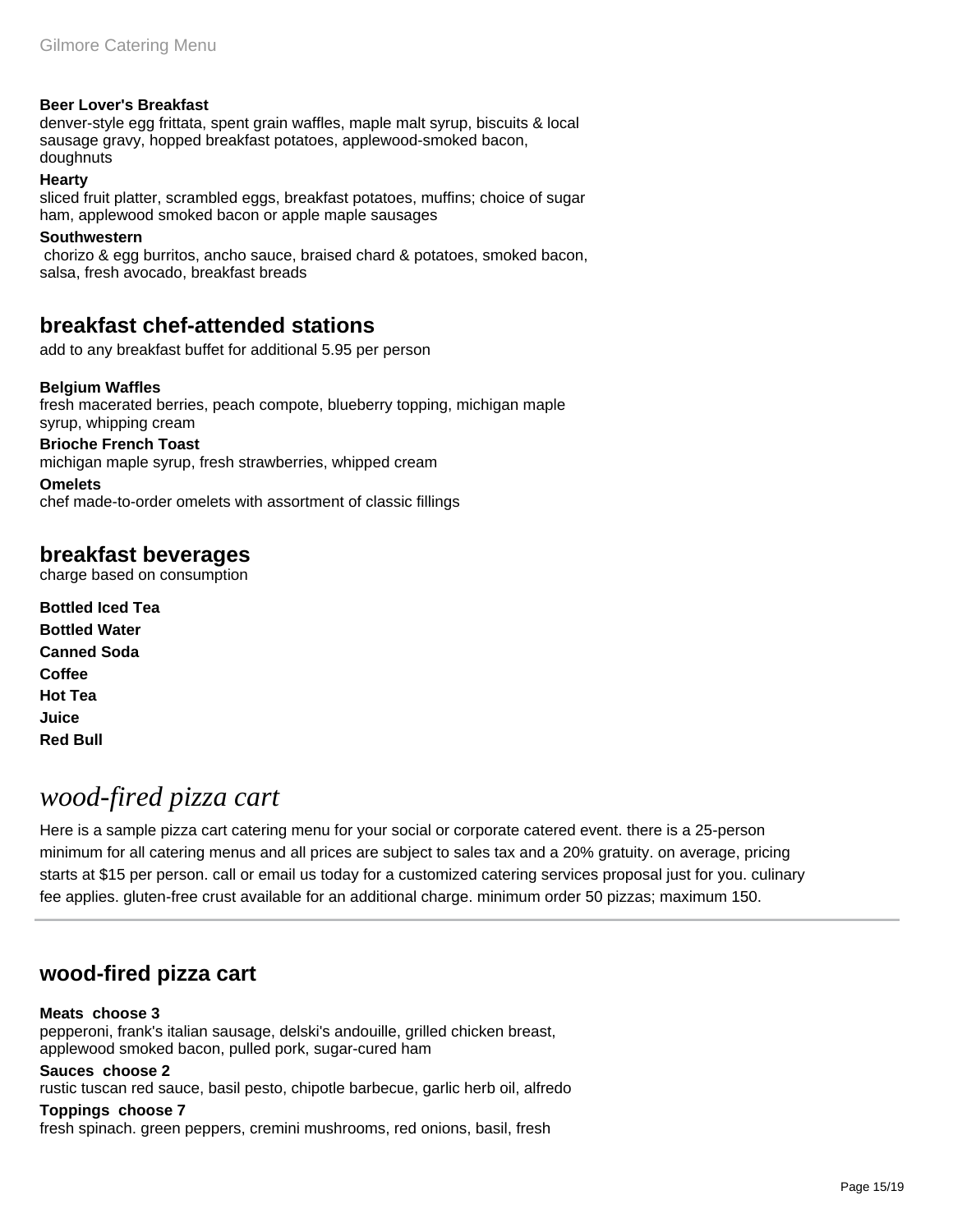tomato, pineapple, black olives, slow-roasted tomatoes, roasted garlic, fresh asparagus, artichokes, fresh mozzarella

# *hosted bar*

Here is a sample hosted bar catering menu for your social or corporate catered event. all prices are subject to sales tax and a 20% gratuity.pricing is based on consumption. call or email us today for a customized catering services proposal just for you. must be 21 years of age to be served. specific items may be ordered on request and prices will vary by selection. \$20 per hour per bartender (recommend 1 bartender per 100 guests); minimum 4 hours charged per bartender. \$75 tapping system rental when required.

## **bottled beer bar**

**Domestic**  miller lite, bud light, coors light **Imports**  amstel light, heineken, corona **Local Microbrews** 

seasonal assortment

### **draft beer bar** half barrels serve approximately 150 guests

**B.O.B.'s Microbrews** 

crimson king amber, full on ipa space boy stout, blonde pale ale

**Domestic**  miller lite, bud light, coors light, budweiser

**Local Microbrews**  founders all day ipa, new holland sundog bell's two hearted, perrin golden new holland the poet, founders porter

## **liquor bar**

### **Call**

absolute, seagram's seven bacardi, captain, dewar's

### **House**

vodka, rum, whiskey, gin

### **Local**

coppercraft vodka, coppercraft white rum, coppercraft wheat whiskey, coppecraft citrus vodka, coppercraft applejack, new holland beer barrel bourbon, new holland knickerbocker gin, new holland amber rum

### **Premium**

grey goose, tanqueray crown royal, ketel one, cordials

## **signature cocktails**

5.5 each 3.5 each non-alcoholic priced per drink

### **Applepolitan**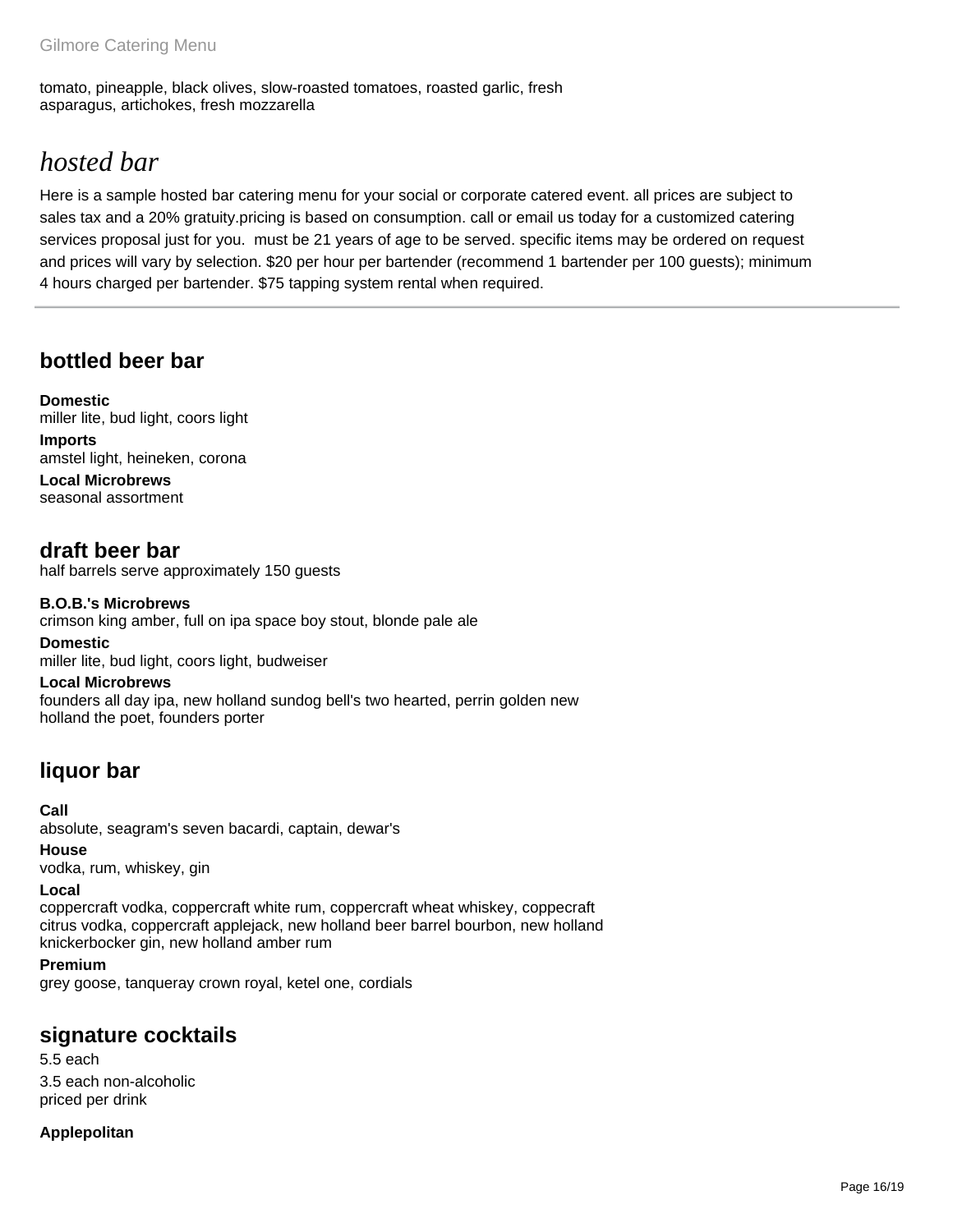coppercraft apple jack, lime juice, triple sec, grenadine

**Blueberry Lemon Vodka Gimlet**  absolut blueberry, lemon, simple syrup, basil

**Classic Mojito**  coppercraft white rum, lime, sugar, mint

**Dunegrass**  coppercraft citrus, lemon, lemongrass simple syrup

**Momma's Mimosa**  champagne, copper craft citrus vodka, orange juice

**Non-Alcoholic Basil Honey Lemonade**  lemonade, basil, raw honey

**Non-Alcoholic Cranberry Cooler**  sparkling water, cranberry juice, lemonade

**Non-Alcoholic Cucumber Mojito**  cucumber, mint, lime, sugar, squirt soda

**Non-Alcoholic Ruby Slipper**  raspberry, strawberry, pink grapefruit, squirt

**Non-Alcoholic Strawberry Basil Mojito**  basil, strawberry, limeade, faygo red pop

**Pink Lady**  copper craft citrus vodka, lime, lemon, grapefruit juice, orange bitters, cranberry, basil

**Strawberry Basil Mojito**  new holland amber rum, strawberry, lime, sugar, basil

**Super Fruit Cosmo**  coppercraft vodka, pomegranate, blueberry, simple syrup, soda

## **white wine tier 1**

20 per bottle

**Brut Cava, Jaume Serra Christalino, Spain**  88 wine spectator

**Chardonnay, Mezzacorona, Italy**  86 wine enthusiast

**Moscato, Mezzacorona, Italy**  87 wine enthusiast

**Pinot Grigio, Mezzacorona, Italy**  87 wine enthusiast

**Sauvignon Blanc, Zeal, New Zealand**  89 wine spectator

**Unoaked Chardonnay, Smoking Loon Steelbird, CA**  89 wine spectator

**White Blend, Smoking Loon White Loonatic, CA**  88 wine enthusiast

## **red wine tier 1**

20 per bottle

**Cabernet, Mezzacorona, Italy**  87 wine spectator

**Malbec, Smoking Loon El Carancho, CA**  91 wine spectator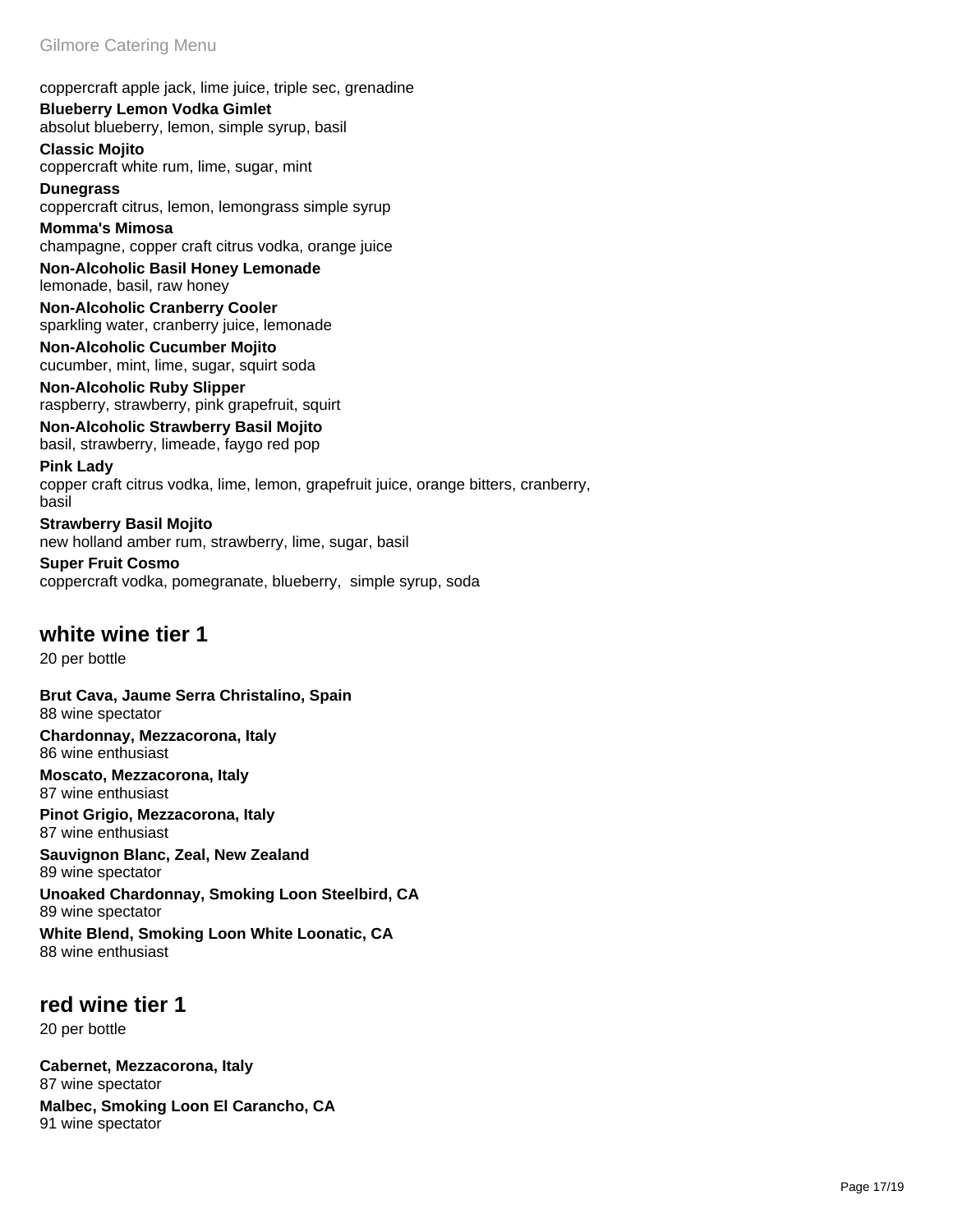**Merlot, Mezzacorona, Italy**  87 wine spectator **Pinot Noir, Mezzacorona, Italy**  85 wine enthusiast **Red Blend, Smoking Loon Red Loonartic, CA**  tasters guild gold **Shiraz, Mezzacorona, Sicily**  85 wine enthusiast **Syrah, Smoking Loon, CA**  87 wine spectator

### **white wine tier 2**

28 per bottle

**Bianco Blend, Planeta "La Segreta," Sicily, Italy**  89 wine spectator **Brut, Jean Louis, France** 

84 wine spectator

**Brut, Saint Hilaire Blanquette De Limoux, France**  88 wine spectator

**Chardonnay, Rodney Strong, Sonoma, CA**  90 wine spectator

**Moscato, Luccio, Italy**  85 wine spectator

**Pinot Grigio, Alois Lageder Alto Adige, Italy**  88 wine spectator

**Reisling, Black Star Farms, MI**  87 wine spectator

**Sauvignon Blanc, Babich Black Label, New Zealand**  87 wine spectator

### **red wine tier 2**

28 per bottle

**Cabernet, Hess Shirttail, CA**  92 wine spectator **Chianti Ruffino, Italy**  89 wine spectator **Gavi, Michele Chiarlo Barbera, Italy**  90 wine spectator **Malbec, Trivento Reserve, Mendoza, Argentina**  88 wine spectator **Merlot, Decoy (by Duckhorn), Columbia Valley (WA)**  89 wine spectator **Pinot Noir, MacMurray Ranch, Sonoma Coast, CA**  88 wine spectator **Rosso Blend, Tormaresca 'Neprica,' Puglia, Italy**  88 wine spectator **Shiraz, St. Hallet Faith, Australia**  89 wine spectator

**Zinfandel, Ravenswood, Lodi Old Vines, CA**  87 wine spectator